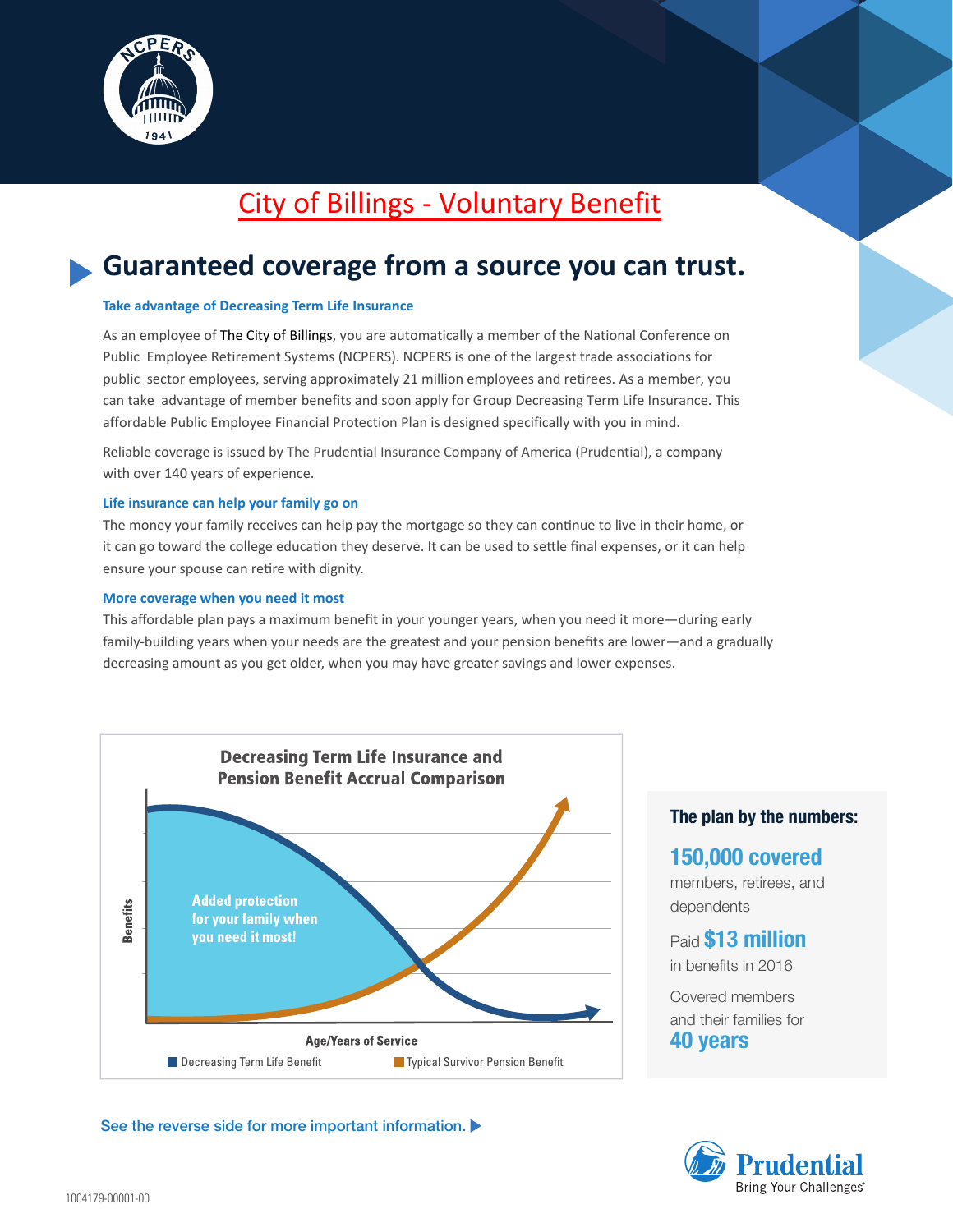#### **Features include:**

- Guaranteed coverage—no medical exams required, and you can't be turned down
- Flat rate of \$17/month that can even be carried throughout retirement
- AD&D insurance at no additional cost, which provides a benefit for covered injuries and pays an additional death benefit for you
- Spouse and dependent life coverage provided at no additional cost
- 24/7 coverage on or off the job
- Estate Guidance Service—create a simple will at no cost and/or purchase a Living Will/Power of Attorney for \$19.99.†

(\$8.50 over 24 paydays annually)

- Waiver of Premium—If you are less than 60 years old and become totally disabled for at least nine months, your insurance may be continued without further premiums
- Accelerated Benefit Option—If you are terminally ill with a life expectancy of six months or less, you may receive up to 50% of your insurance benefits—up to \$112,500 in advance\*

| <b>Members</b>                             |                           | Dependent Group Term Life |                                                               |                                              |             |
|--------------------------------------------|---------------------------|---------------------------|---------------------------------------------------------------|----------------------------------------------|-------------|
| Member's<br><b>Age at Time</b><br>of Claim | Group<br><b>Term Life</b> | Group<br>AD&D             | <b>Total Benefit</b><br><b>For Accidental</b><br><b>Death</b> | Spouse/<br><b>Domestic</b><br><b>Partner</b> | Child(ren)* |
| Less than 25                               | \$225,000                 | \$100,000                 | \$325,000                                                     | \$20,000                                     | \$4,000     |
| 25 to 29                                   | \$170,000                 | \$100,000                 | \$270,000                                                     | \$20,000                                     | \$4,000     |
| 30 to 39                                   | \$100,000                 | \$100,000                 | \$200,000                                                     | \$20,000                                     | \$4,000     |
| 40 to 44                                   | \$65,000                  | \$100,000                 | \$165,000                                                     | \$18,000                                     | \$4,000     |
| 45 to 49                                   | \$40,000                  | \$100,000                 | \$140,000                                                     | \$15,000                                     | \$4,000     |
| 50 to 54                                   | \$30,000                  | \$100,000                 | \$130,000                                                     | \$10,000                                     | \$4,000     |
| 55 to 59                                   | \$18,000                  | \$100,000                 | \$118,000                                                     | \$7,000                                      | \$4,000     |
| 60 to 64                                   | \$12,000                  | \$100,000                 | \$112,000                                                     | \$5,000                                      | \$4,000     |
| 65 to 69                                   | \$7,000                   | \$7,000                   | \$14,000                                                      | \$4,000                                      | \$4,000     |
| 70 to 74                                   | \$6,000                   | \$6,000                   | \$12,000                                                      | \$3,000                                      | \$4,000     |
| 75 to 79                                   | \$5,000                   | \$5,000                   | \$10,000                                                      | \$2,000                                      | \$4,000     |
| 80 to 84                                   | \$4,000                   | \$4,000                   | \$8,000                                                       | \$2,000                                      | \$4,000     |
| $80+$                                      | \$3,000                   | \$3,000                   | \$6,000                                                       | \$2,000                                      | \$4,000     |

### Coverage designed for every stage of your life—\$17 per month.

#### **Coverage for the whole family**

This plan also includes coverage for your spouse or domestic partner and a flat benefit for all of your dependent children. The benefit amount will be paid to you in a lump sum on an eligible dependent's death due to any cause. Spousal or domestic partner benefits are determined by your age at the time of your spouse's or domestic partner's death.

There is an Annual open enrollment for this voluntary benefit starting February 1 and ending March 31 every year.

Complete the attached enrollment and beneficiary form. Your employer will begin payroll deductions and forward your enrollment information to Member Benefits.

If you have any questions, contact the plan's administrator, Member Benefits, at 800-525-8056 for assistance.

Detailed brochure available on city website under: Human Resources, Forms & Resources

### Video link for add'l details: https://vimeo.com/360914271

† The Estate Guidance service is an optional service provided by ComPsych® Corporation. Prudential is not responsible for the services provided by ComPsych Corporation, but helps coordinate billing for this service with its premium billing.

\*Accelerated Death Benefit option is a feature that is made available to group life insurance participants. It is not a health, nursing home, or long-term care insurance benefit and is not designed to eliminate the need for those types of insurance coverage. The death benefit is reduced by the amount of the accelerated death benefit paid. There is no administrative fee to accelerate benefits. Receipt of accelerated death benefits may affect eligibility for public assistance and may be taxable. The federal income tax treatment of payments made under this rider depends upon whether the insured is the recipient of the benefits and is considered "terminally ill". You may wish to seek professional tax advice before exercising this option.

This policy provides ACCIDENT insurance only. It does NOT provide basic hospital, basic medical, or major medical insurance as defined by the New York State Department of Financial Services. IMPORTANT NOTICE - THIS POLICY DOES NOT PROVIDE COVERAGE FOR SICKNESS.

Group Insurance coverages are issued by The Prudential Insurance Company of America, a Prudential Financial company, Newark, NJ. The Booklet-Certificate contains all details, including any policy exclusions, limitations, and restrictions, which may apply. Contract Series: 83500.

©2018 Prudential Financial, Inc. and its related entities. Prudential, the Prudential logo, the Rock symbol, and Bring Your Challenges are service marks of Prudential Financial, Inc. and its related entities, registered in many jurisdictions worldwide.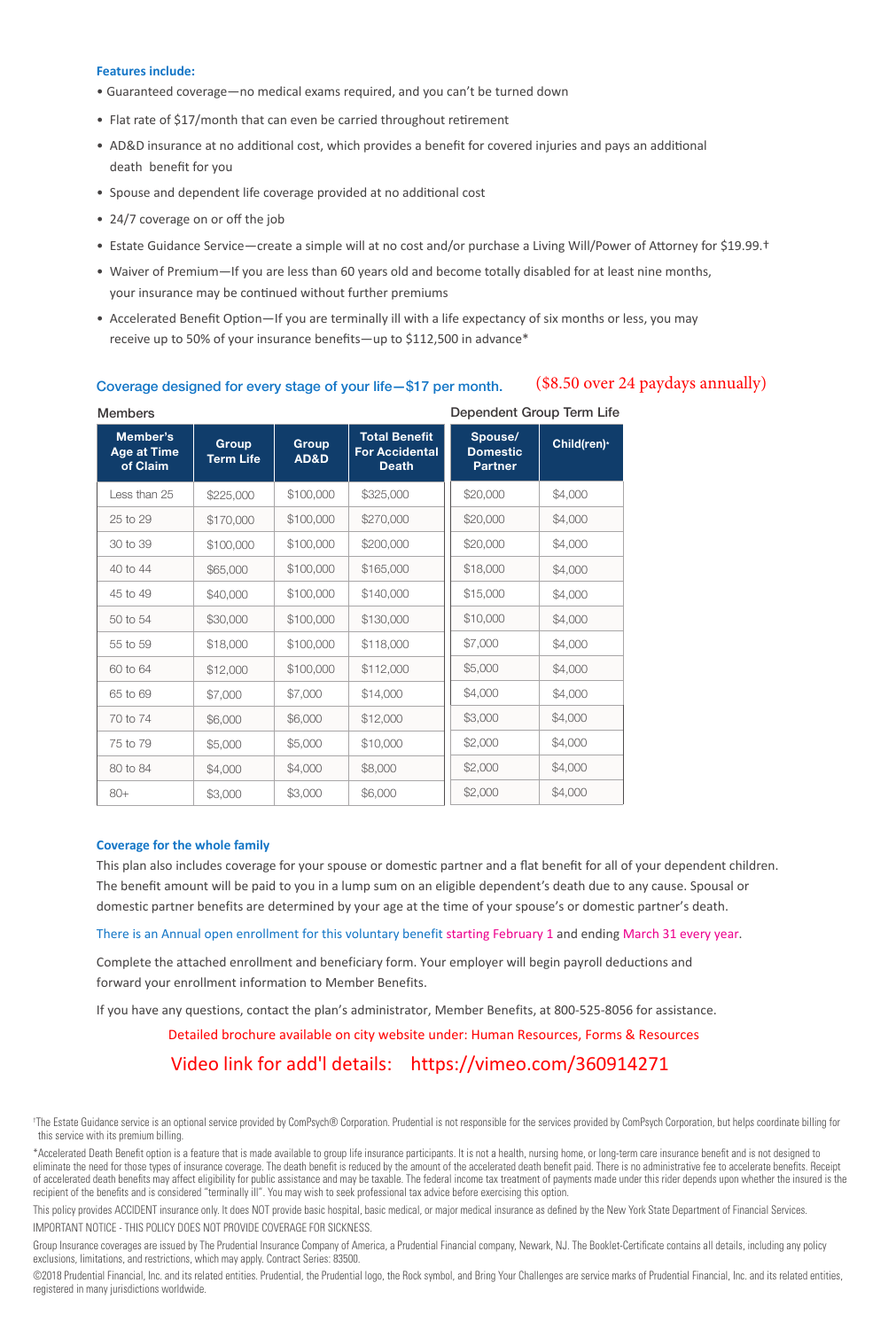## **The Prudential Insurance Company of America – Enrollment and Beneficiary Form**

751 Broad Street • Newark, NJ 07102

| <b>NCPERS \$17 PLAN</b>                                                                                                                                                                                                                                                                                                                                                                                                                                                                                                                                                                                                                                                                                                                                                                                                                                                                                                                                                                                                                     |                             |                                                                                                                                                                                                              | <b>Control No.: 92860</b>       |  |  |
|---------------------------------------------------------------------------------------------------------------------------------------------------------------------------------------------------------------------------------------------------------------------------------------------------------------------------------------------------------------------------------------------------------------------------------------------------------------------------------------------------------------------------------------------------------------------------------------------------------------------------------------------------------------------------------------------------------------------------------------------------------------------------------------------------------------------------------------------------------------------------------------------------------------------------------------------------------------------------------------------------------------------------------------------|-----------------------------|--------------------------------------------------------------------------------------------------------------------------------------------------------------------------------------------------------------|---------------------------------|--|--|
| Please submit your complete enrollment form to your employer. Your employer will begin payroll deductions<br>and forward your enrollment information to Member Benefits. Questions? Call 1-800-525-8056.                                                                                                                                                                                                                                                                                                                                                                                                                                                                                                                                                                                                                                                                                                                                                                                                                                    |                             |                                                                                                                                                                                                              |                                 |  |  |
| <b>FOR EMPLOYER:</b><br>Please complete this section. Additionally, it is important that you review the<br>form for complete information. All sections must be completed in order for<br>The Prudential Insurance Company of America to process claims.<br><b>EMPLOYER Unit No. COB - City of Billings, Montana</b>                                                                                                                                                                                                                                                                                                                                                                                                                                                                                                                                                                                                                                                                                                                         |                             | Return completed form to:<br><b>Member Benefits</b><br>7645 Gate Parkway, Suite 101<br>Jacksonville, FL 32256<br>1-800-525-8056<br>Email: NCPERS@memberbenefits.com<br>Date of emailed enrollment to NCPERS: |                                 |  |  |
| <b>Member Information</b>                                                                                                                                                                                                                                                                                                                                                                                                                                                                                                                                                                                                                                                                                                                                                                                                                                                                                                                                                                                                                   | New HIRE Enrollment         | $\Box$ Open Enrollment (annual)                                                                                                                                                                              | <b>Change of Beneficiary</b>    |  |  |
| <b>Last Name</b>                                                                                                                                                                                                                                                                                                                                                                                                                                                                                                                                                                                                                                                                                                                                                                                                                                                                                                                                                                                                                            | <b>First Name</b>           | MI                                                                                                                                                                                                           |                                 |  |  |
| <b>Street Address</b>                                                                                                                                                                                                                                                                                                                                                                                                                                                                                                                                                                                                                                                                                                                                                                                                                                                                                                                                                                                                                       | City                        | <b>State</b>                                                                                                                                                                                                 | ZIP code                        |  |  |
| <b>Social Security Number</b>                                                                                                                                                                                                                                                                                                                                                                                                                                                                                                                                                                                                                                                                                                                                                                                                                                                                                                                                                                                                               | <b>Primary Phone Number</b> |                                                                                                                                                                                                              | Your Date of Birth (mm/dd/yyyy) |  |  |
|                                                                                                                                                                                                                                                                                                                                                                                                                                                                                                                                                                                                                                                                                                                                                                                                                                                                                                                                                                                                                                             |                             |                                                                                                                                                                                                              | $\frac{1}{\sqrt{2}}$            |  |  |
| Date of Employment<br>Female<br>$\blacksquare$                                                                                                                                                                                                                                                                                                                                                                                                                                                                                                                                                                                                                                                                                                                                                                                                                                                                                                                                                                                              |                             |                                                                                                                                                                                                              |                                 |  |  |
| *Active Work Requirement: A requirement that a member be actively at work as normally required by the employer or as<br>predetermined by the member's Public Employee Retirement Systems group on the date of the insurance is to begin.                                                                                                                                                                                                                                                                                                                                                                                                                                                                                                                                                                                                                                                                                                                                                                                                    |                             |                                                                                                                                                                                                              |                                 |  |  |
| I declare the above statements and answers are complete and true and understand they are the basis for providing life insurance under<br>a plan (or plans) issued by The Prudential Insurance Company of America (Prudential) to the National Conference on Public Employee<br>Retirement Systems (NCPERS), in which I will participate upon becoming insured. I hereby authorize my employer to deduct from my<br>wages amounts equal to the contributions required for me toward the premiums for Group Insurance under the NCPERS plan issued by<br>Prudential. A photographic copy of this authorization shall be as valid as the original. The effective date of coverage will be the first day<br>of the month following payment of my contribution through payroll deductions. I understand that my member coverage will be delayed if<br>I am not actively at work on the coverage effective date. Instead, my coverage will begin on the date I meet the actively-at-work and other<br>insurance requirements for covered members. |                             |                                                                                                                                                                                                              |                                 |  |  |



National Conference on Public Employee Retirement Systems



GL.2016.054 Page 1 of 4 \*CoB revised form 4/2/2021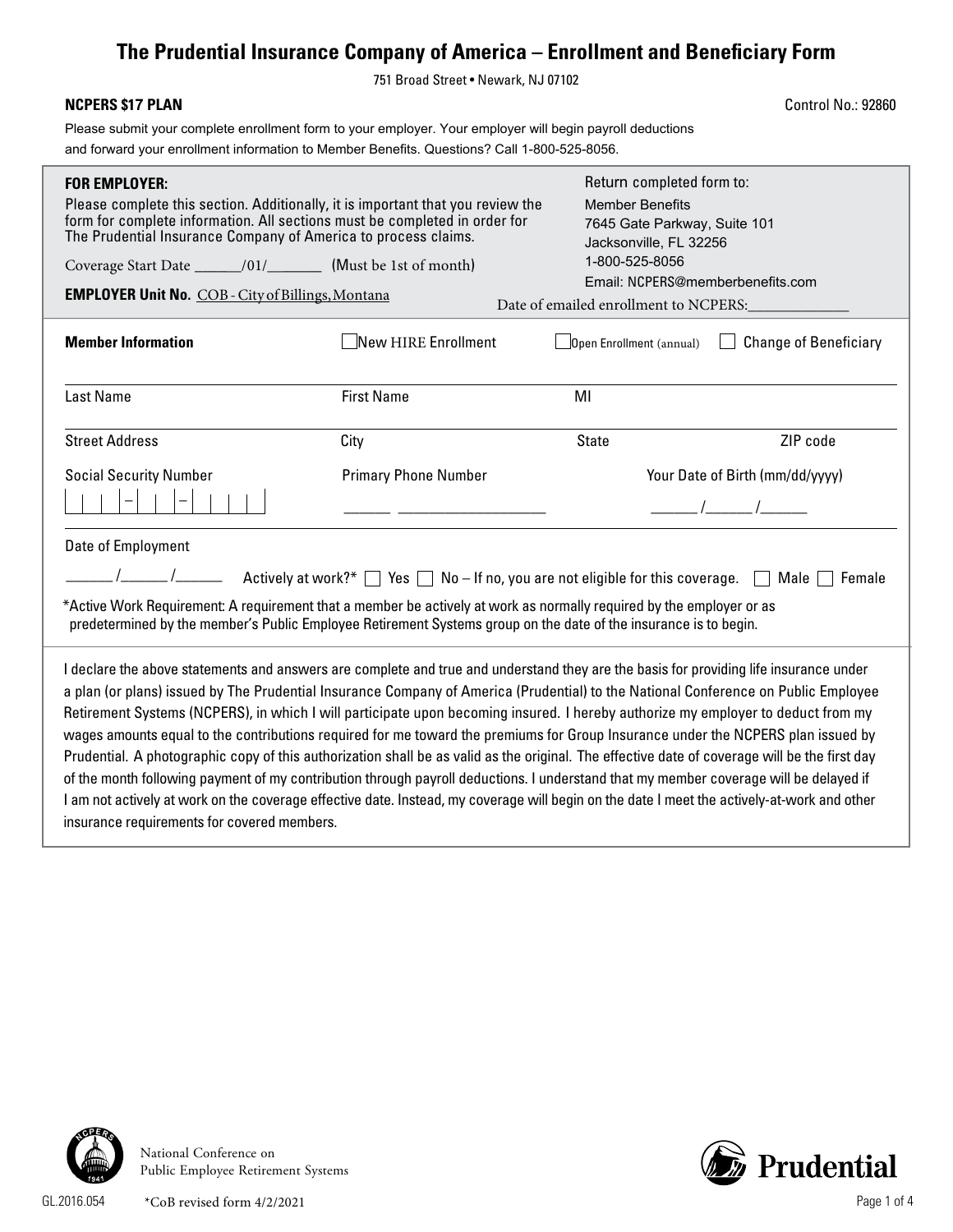| <b>Member Information</b> |                   |   |                               |
|---------------------------|-------------------|---|-------------------------------|
|                           |                   |   | -<br>_                        |
| Last Name                 | <b>First Name</b> | M | <b>Social Security Number</b> |
|                           |                   |   |                               |

**FLORIDA RESIDENTS** – Any person who knowingly and with intent to injure, defraud, or deceive any insurer files a statement of claim or an application containing any false, incomplete, or misleading information is guilty of a felony of the third degree.

**NEW YORK RESIDENTS –** Any person who knowingly and with intent to defraud any insurance company or other person files an application for insurance or statement of claim containing any materially false information, or conceals for the purpose of misleading, information concerning any fact material thereto, commits a fraudulent insurance act, which is a crime, and shall also be subject to a civil penalty not to exceed five thousand dollars and the stated value of the claim for each such violation. **This notice ONLY applies to accident and disability income coverage.**

**The District of Columbia requires insurers to provide the following notice to all employees being offered Accidental Death and Dismemberment, Accident Insurance and/or Critical Illness coverage:**

NOTICE TO CONSUMER: THIS IS A SUPPLEMENT TO HEALTH INSURANCE AND IS NOT A SUBSTITUTE FOR MAJOR MEDICAL COVERAGE. LACK OF MAJOR MEDICAL COVERAGE (OR OTHER MINIMAL ESSENTIAL COVERAGE) MAY RESULT IN AN ADDITIONAL PAYMENT WITH YOUR TAXES. ALSO, THE BENEFITS PROVIDED BY THIS POLICY CANNOT BE COORDINATED WITH THE BENEFITS PROVIDED BY OTHER COVERAGE. PLEASE REVIEW THE BENEFITS PROVIDED BY THIS POLICY CAREFULLY TO AVOID A DUPLICATION OF COVERAGE.

### **I have read and understand the terms and requirements of the fraud warnings included on the last page of this form.**

Member Signature (required) \_\_\_\_\_\_\_\_\_\_\_\_\_\_\_\_\_\_\_\_\_\_\_\_\_\_\_\_\_\_\_\_\_\_\_\_\_\_\_\_\_\_\_\_\_\_\_\_\_ Date Signed \_\_\_\_\_\_\_\_\_\_\_\_\_\_\_\_\_\_

**FOR INSUREDS WHO RESIDE IN MICHIGAN OR MINNESOTA ONLY –** If you wish to enroll your spouse, domestic partner, and/or eligible child 18 years of age or older for Dependent Life and/or Accidental Death and Dismemberment Insurance coverage, your spouse, domestic partner, and/or each of your eligible children age 18 years or older must consent to such coverage by signing and dating this consent in the appropriate space(s) below. Coverage on your spouse, domestic partner, and/or eligible children age 18 or older will not become effective unless and until the requisite consent is provided.

| Spouse/Domestic Partner Signature (Sign in ink.) | Date Signed |
|--------------------------------------------------|-------------|
| Child Signature (Sign in ink.)                   | Date Signed |
| Child Signature (Sign in ink.)                   | Date Signed |

**Please indicate your Primary and Contingent beneficiary designations on the next page.**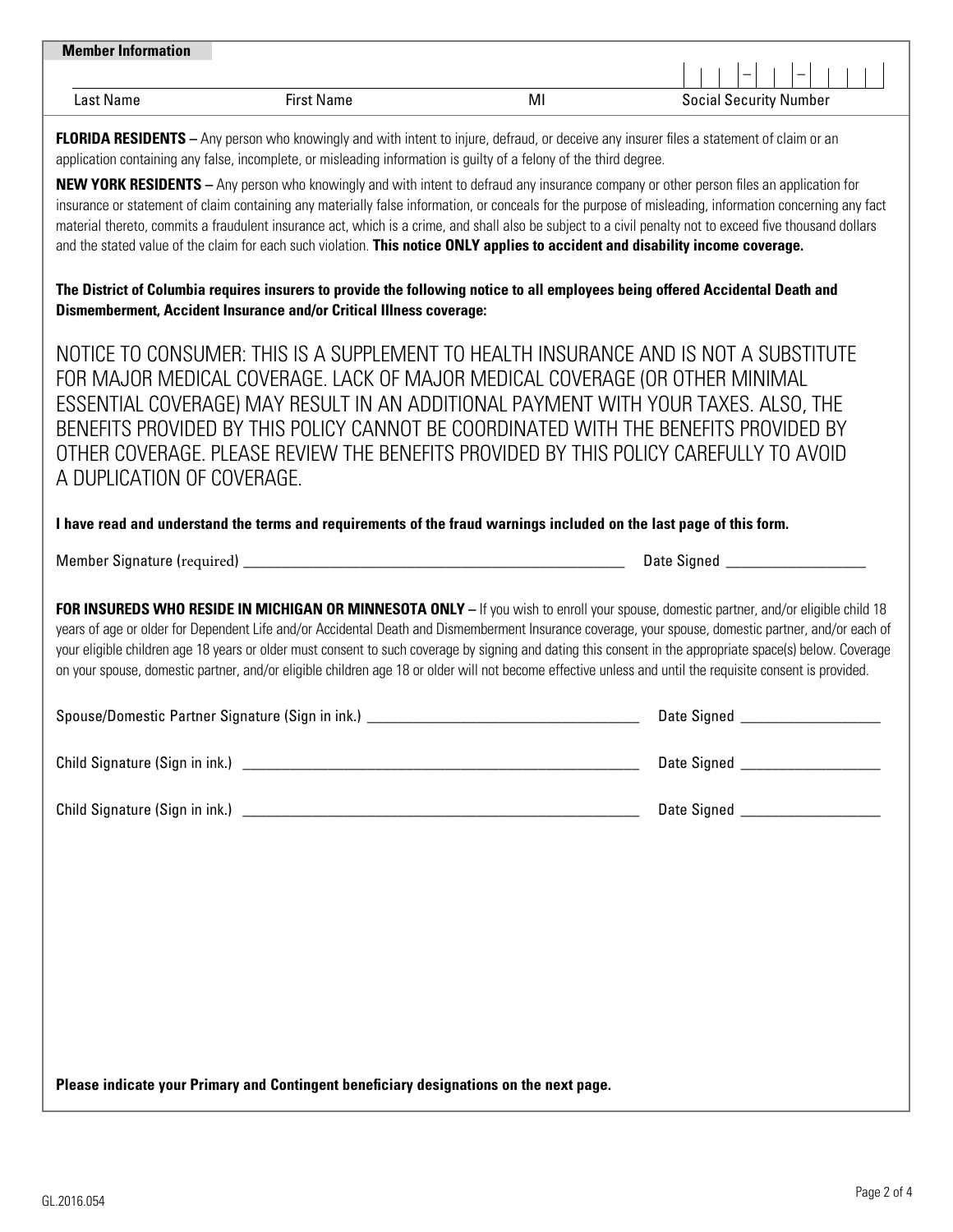|       | $\Box$ Trust<br>$\Box$ Estate<br>Corporation                                                                                                                                                                                                                                  |              | <b>Entity Name</b> |                                                                                                                                                            |
|-------|-------------------------------------------------------------------------------------------------------------------------------------------------------------------------------------------------------------------------------------------------------------------------------|--------------|--------------------|------------------------------------------------------------------------------------------------------------------------------------------------------------|
|       | Creation/Incorporation/Formation Date                                                                                                                                                                                                                                         |              | Telephone Number   | Percentage                                                                                                                                                 |
|       |                                                                                                                                                                                                                                                                               |              |                    |                                                                                                                                                            |
|       | City                                                                                                                                                                                                                                                                          |              | State              | ZIP                                                                                                                                                        |
|       |                                                                                                                                                                                                                                                                               |              |                    |                                                                                                                                                            |
|       | itingent beneficiaries. If designating a Trust, Estate, or Corporation, please complete the corresponding fields.                                                                                                                                                             |              |                    | <b>Designation</b> – Death benefits will be paid to the contingent beneficiaries if the primary beneficiary(ies) is not alive. Use a separate sheet if you |
|       | First Name                                                                                                                                                                                                                                                                    | MI           |                    | Telephone Number                                                                                                                                           |
|       |                                                                                                                                                                                                                                                                               |              |                    |                                                                                                                                                            |
|       | Date of Birth                                                                                                                                                                                                                                                                 | Relationship |                    | Percentage                                                                                                                                                 |
|       |                                                                                                                                                                                                                                                                               |              |                    |                                                                                                                                                            |
|       | City                                                                                                                                                                                                                                                                          | State        |                    | ZIP                                                                                                                                                        |
|       |                                                                                                                                                                                                                                                                               |              |                    |                                                                                                                                                            |
|       | Corporation<br>$\Box$ Trust<br>  Estate                                                                                                                                                                                                                                       |              | <b>Entity Name</b> |                                                                                                                                                            |
|       | Creation/Incorporation/Formation Date                                                                                                                                                                                                                                         |              | Telephone Number   | Percentage                                                                                                                                                 |
|       |                                                                                                                                                                                                                                                                               |              |                    |                                                                                                                                                            |
|       | City                                                                                                                                                                                                                                                                          |              | State              | ZIP                                                                                                                                                        |
|       |                                                                                                                                                                                                                                                                               |              |                    |                                                                                                                                                            |
|       |                                                                                                                                                                                                                                                                               |              |                    |                                                                                                                                                            |
| ired) |                                                                                                                                                                                                                                                                               |              |                    |                                                                                                                                                            |
|       |                                                                                                                                                                                                                                                                               |              |                    |                                                                                                                                                            |
|       |                                                                                                                                                                                                                                                                               |              |                    | ation that provides education and support to public employment retirement systems. NCPERS has no role in the administration of the life in                 |
|       | mber Benefits. Member Benefits and Gallagher Benefit Services, Inc. are not affiliates of Prudential.                                                                                                                                                                         |              |                    | its are guaranteed solely by the insurance carrier. NCPERS is compensated solely for the use of its name, service marks, and mailing lists.                |
|       | ependent Group Decreasing Term Life, and Accidental Death and Dismemberment Insurance coverages are issued by The Prudential                                                                                                                                                  |              |                    |                                                                                                                                                            |
|       | , a Prudential Financial company, 751 Broad Street, Newark, NJ 07102. Please refer to the Booklet-Certificate, which is made a part of                                                                                                                                        |              |                    |                                                                                                                                                            |
|       | letails, including any exclusions, limitations and restrictions which may apply. If there is a discrepancy between this document and the<br>act issued by The Prudential Insurance Company of America, the Group Contract will govern. Contract provisions may vary by state. |              |                    |                                                                                                                                                            |
|       | 68241. Contract Series: 83500.                                                                                                                                                                                                                                                |              |                    |                                                                                                                                                            |
|       | and its related entities.<br>and the Rock symbol are service marks of Prudential Financial, Inc. and its related entities, registered in many jurisdictions worldwide.                                                                                                        |              |                    |                                                                                                                                                            |
|       |                                                                                                                                                                                                                                                                               |              |                    | 1424485                                                                                                                                                    |
|       |                                                                                                                                                                                                                                                                               |              |                    | Ed. 04/16                                                                                                                                                  |

 $|-|$   $|$   $|$   $|$   $|$   $|$   $|$   $|$   $|$   $|$ 

 $\overline{\phantom{a}}$  $\Box$ 

| <b>Last Name</b>           | <b>First Name</b>                                                                                                                                                                                                                                                                                                                                                                                                                                                                                                                                                                                                                                                                                                             |                         | MI                      | <b>Social Security Number</b> |  |
|----------------------------|-------------------------------------------------------------------------------------------------------------------------------------------------------------------------------------------------------------------------------------------------------------------------------------------------------------------------------------------------------------------------------------------------------------------------------------------------------------------------------------------------------------------------------------------------------------------------------------------------------------------------------------------------------------------------------------------------------------------------------|-------------------------|-------------------------|-------------------------------|--|
|                            | <b>Member Beneficiary Designations (to be completed by member or assignee, if assigned)</b>                                                                                                                                                                                                                                                                                                                                                                                                                                                                                                                                                                                                                                   |                         |                         |                               |  |
|                            | Please designate at least one primary beneficiary. Use a separate sheet if you want to name more than one primary beneficiary. If designating a Trust, Estate, or Corporation,<br>please complete the corresponding fields. Do not name a beneficiary for Dependent Group Decreasing Term Life coverage; these benefits are paid to you while living. If more than<br>one primary beneficiary is designated, settlement will be made in equal shares to the designated beneficiaries (or beneficiary) who are then still living, unless their shares are<br>specified. If there is no named beneficiary, or no beneficiary survives the insured, settlement will be made in accordance with the terms of your Group Contract. |                         |                         |                               |  |
| <b>Primary Beneficiary</b> |                                                                                                                                                                                                                                                                                                                                                                                                                                                                                                                                                                                                                                                                                                                               |                         |                         |                               |  |
| Last Name                  | <b>First Name</b>                                                                                                                                                                                                                                                                                                                                                                                                                                                                                                                                                                                                                                                                                                             | MI                      |                         | <b>Telephone Number</b>       |  |
| Social Security Number     | Date of Birth                                                                                                                                                                                                                                                                                                                                                                                                                                                                                                                                                                                                                                                                                                                 | Relationship            |                         | Percentage                    |  |
| <b>Street Address</b>      | City                                                                                                                                                                                                                                                                                                                                                                                                                                                                                                                                                                                                                                                                                                                          | State                   |                         | ZIP                           |  |
| Check one, if applicable:  | $\exists$ Estate<br>l Trust                                                                                                                                                                                                                                                                                                                                                                                                                                                                                                                                                                                                                                                                                                   | $\sqsupset$ Corporation | <b>Entity Name</b>      |                               |  |
| Tax ID #/Tax Exempt #      | Creation/Incorporation/Formation Date                                                                                                                                                                                                                                                                                                                                                                                                                                                                                                                                                                                                                                                                                         |                         | <b>Telephone Number</b> | Percentage                    |  |
|                            |                                                                                                                                                                                                                                                                                                                                                                                                                                                                                                                                                                                                                                                                                                                               |                         |                         |                               |  |
| <b>Street Address</b>      | City                                                                                                                                                                                                                                                                                                                                                                                                                                                                                                                                                                                                                                                                                                                          |                         | State                   | <b>ZIP</b>                    |  |
|                            |                                                                                                                                                                                                                                                                                                                                                                                                                                                                                                                                                                                                                                                                                                                               |                         |                         |                               |  |
|                            | <b>Contingent Beneficiary Designation</b> – Death benefits will be paid to the contingent beneficiaries if the primary beneficiary(ies) is not alive. Use a separate sheet if you<br>want to name more than two contingent beneficiaries. If designating a Trust, Estate, or Corporation, please complete the corresponding fields.                                                                                                                                                                                                                                                                                                                                                                                           |                         |                         |                               |  |
| Last Name                  | <b>First Name</b>                                                                                                                                                                                                                                                                                                                                                                                                                                                                                                                                                                                                                                                                                                             | MI                      |                         | Telephone Number              |  |
|                            |                                                                                                                                                                                                                                                                                                                                                                                                                                                                                                                                                                                                                                                                                                                               |                         |                         |                               |  |
| Social Security Number     | Date of Birth                                                                                                                                                                                                                                                                                                                                                                                                                                                                                                                                                                                                                                                                                                                 |                         | Relationship            | Percentage                    |  |
|                            |                                                                                                                                                                                                                                                                                                                                                                                                                                                                                                                                                                                                                                                                                                                               |                         |                         |                               |  |
| <b>Street Address</b>      | City                                                                                                                                                                                                                                                                                                                                                                                                                                                                                                                                                                                                                                                                                                                          | State                   |                         | ZIP                           |  |
|                            |                                                                                                                                                                                                                                                                                                                                                                                                                                                                                                                                                                                                                                                                                                                               |                         |                         |                               |  |
| Check one, if applicable:  | Trust<br>Estate                                                                                                                                                                                                                                                                                                                                                                                                                                                                                                                                                                                                                                                                                                               | Corporation             | <b>Entity Name</b>      |                               |  |
| Tax ID #/Tax Exempt #      | Creation/Incorporation/Formation Date                                                                                                                                                                                                                                                                                                                                                                                                                                                                                                                                                                                                                                                                                         |                         | <b>Telephone Number</b> | Percentage                    |  |
|                            |                                                                                                                                                                                                                                                                                                                                                                                                                                                                                                                                                                                                                                                                                                                               |                         |                         |                               |  |

Member Signature (require

Street Address

**Member Information**

NCPERS is a non-profit organiz surance program and the benefits are guarance carrier. NOPE

The plan is administered by Men

Group Decreasing Term Life, De Insurance Company of America, the Group Contract, for all plan details Booklet-Certificate/Group Contra California COA  $#$  1179, NAIC  $#$ 

© 2017 Prudential Financial, Inc.

Prudential, the Prudential logo, and Rock symbol are service matted in Prudential, Inc. and its relations rela